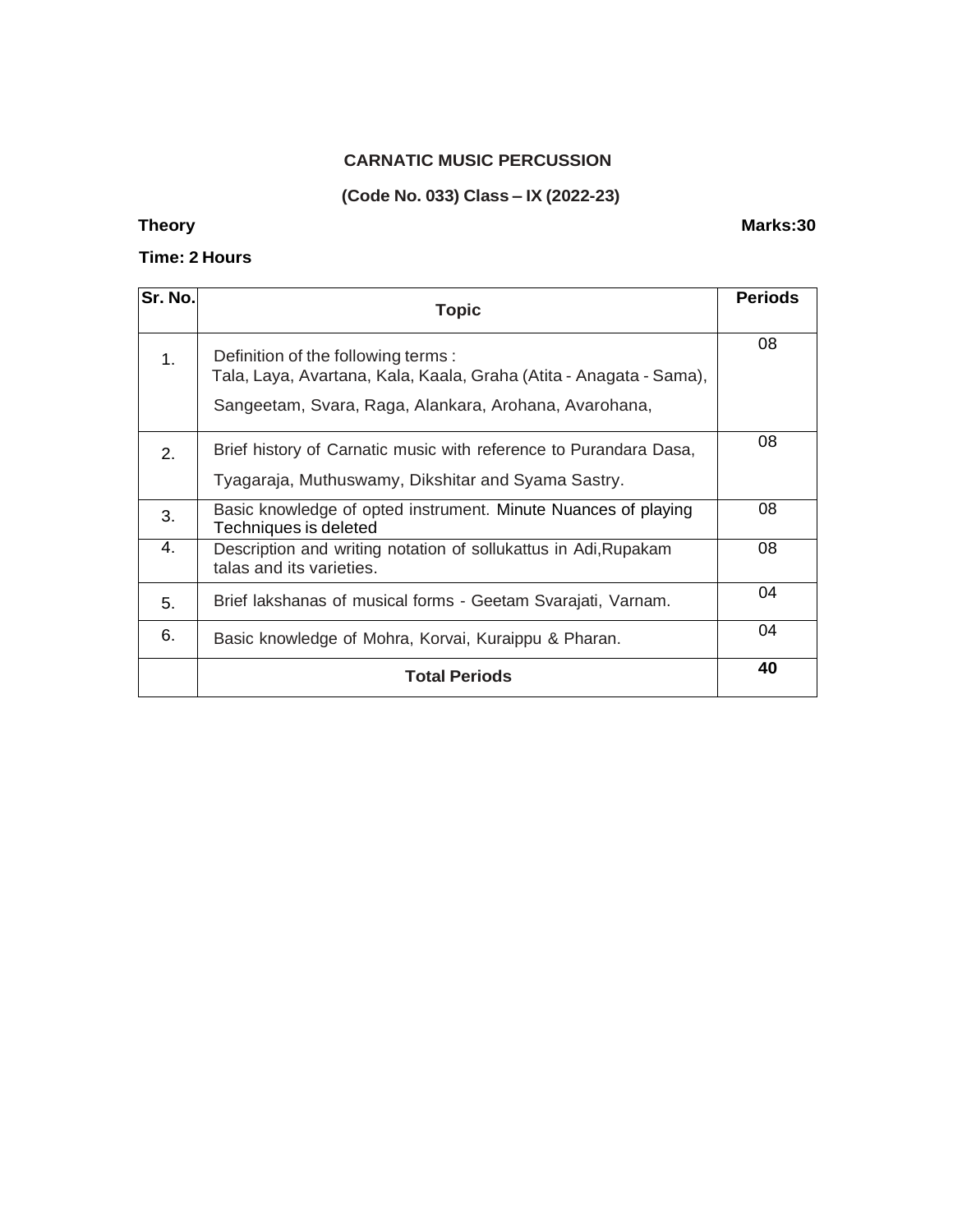# **Format for Examination for Class – IX**

# **Theory Marks: 30**

## **Time: 2 Hours**

| Sr. No.   | <b>Topics</b>                                                                      | <b>Marks</b> |
|-----------|------------------------------------------------------------------------------------|--------------|
| ı         | Six MCQ based on all the above mentioned topic                                     | (1x6)        |
|           |                                                                                    | 6 Marks      |
| II(i)     | Construction and playing techniques of opted percussion<br>instrument (Compulsory) | 6 Marks      |
| (ii)      | Writing in notation, the Sollukattus for Adi/Roopakam/Chapu<br>Talas (Compulsory)  | 6 Marks      |
| $III$ (i) | Life and contribution of any one of the composers mentioned in<br>topic II.        | 3 Marks      |
| (ii)      | Briefly explain the lakshanas of any two of the Musical form<br>from topic V       | 3 Marks      |
| IV $(i)$  | Writing short - notes on three technical terms from the syllabus                   | 3 Marks      |
| (ii)      | Basic principle from the topic VI                                                  | 3 Marks      |

**Note:** Examiner should give internal choice for all the question set up. Question No. 2 & 3 are compulsory.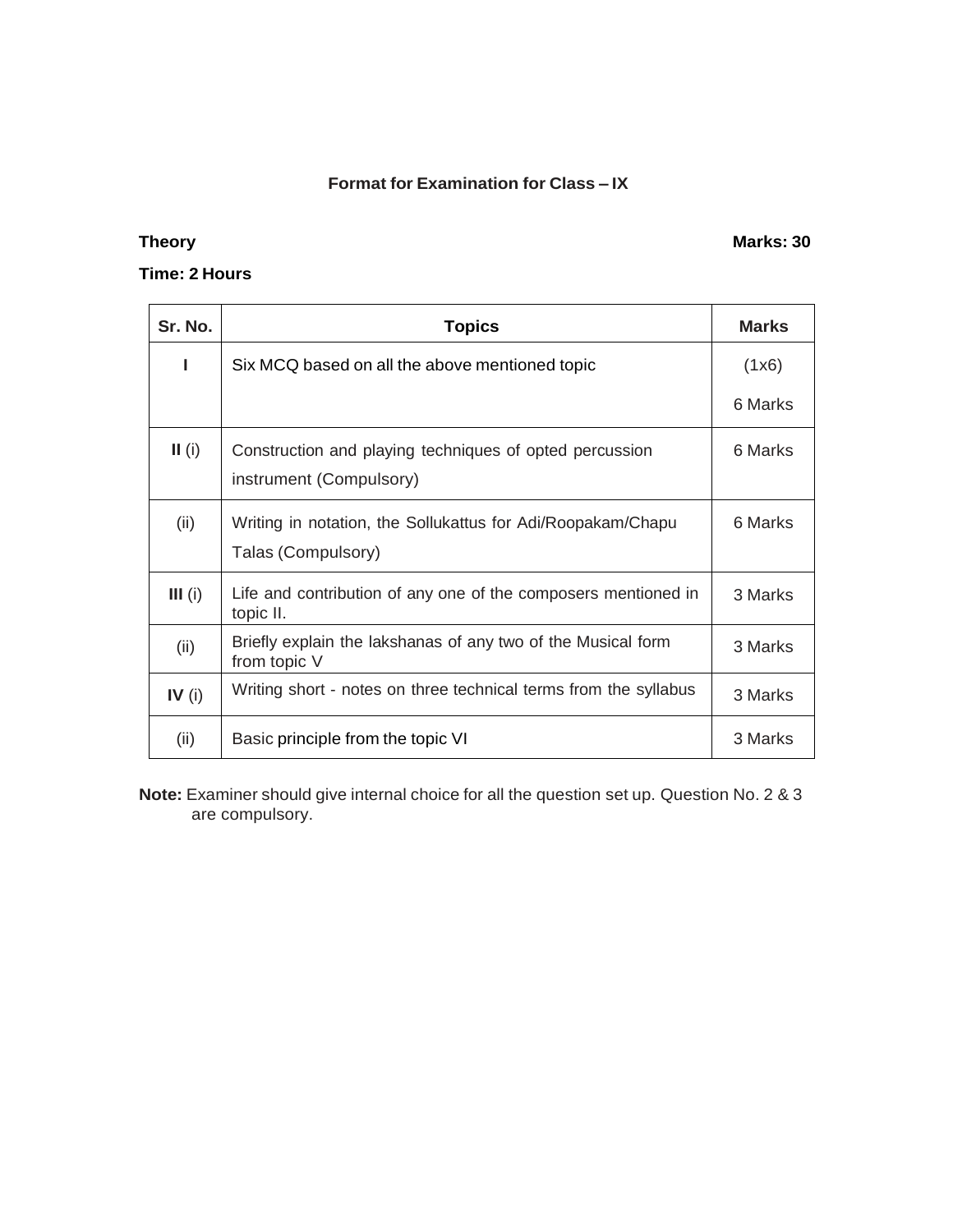# **CARNATIC MUSIC - Percussion (Code No. 033) Class - IX**

## **Practical Max. Marks: 70**

| Sr. No. | <b>Topics</b>                                                                                                                                                            | <b>No. of Periods</b> |
|---------|--------------------------------------------------------------------------------------------------------------------------------------------------------------------------|-----------------------|
| 1.      | Ability to recite Sollukattus for the prescribed one tala and in<br>one speed.                                                                                           | 20                    |
| 2.      | Ability to play Sollukattus (simple) in Adi, Rupaka.                                                                                                                     | 20                    |
| 3.      | Knowledge of the Sapta Tala Alankaras in three degrees of<br>speed.                                                                                                      | 20                    |
| 4.      | Basic knowledge of the construction and playing techniques<br>adopted in the instrument opted.                                                                           | 15                    |
| 5.      | Basic technical knowledge adopted for Mridangam play and<br>short bouts of accompanying in the format of Tattakaramas for<br>Janta Svaras, Patterns, alankarams, geetam. | 25                    |
|         | <b>Total Periods</b>                                                                                                                                                     | 100                   |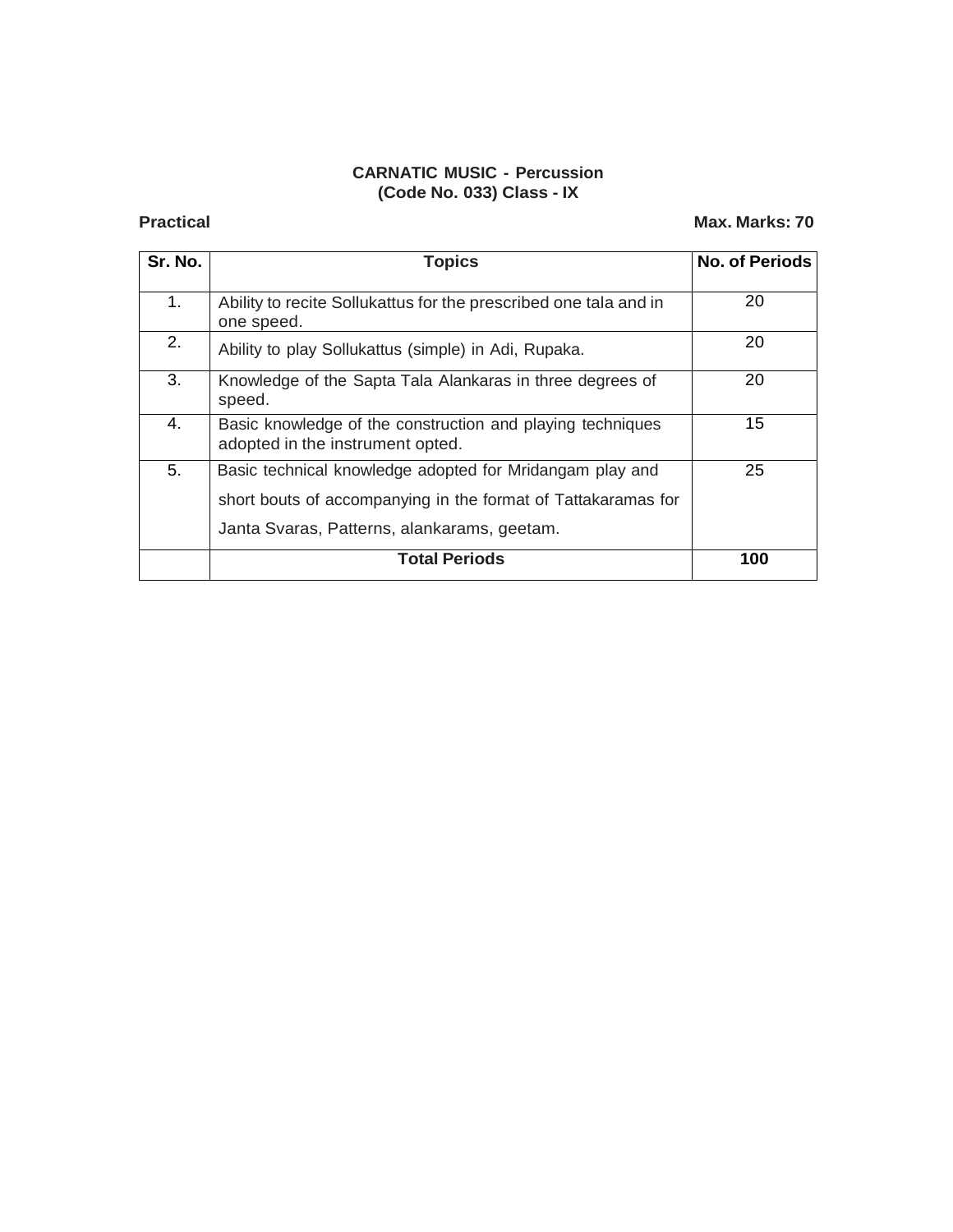### **CARNATIC MUSIC - Percussion (Code No. 033) Format for Examination for Class - IX**

## **Practical Max. Marks: 70**

| Sr. No. | <b>Topics</b>                                                                                                                                                         | <b>Marks</b> |
|---------|-----------------------------------------------------------------------------------------------------------------------------------------------------------------------|--------------|
| 1.      | Reciting of Sollukattus for the prescribed one tala in one<br>speed.                                                                                                  | 10           |
| 2.      | Ability to play simple Sollukattus for Adi, Roopaka                                                                                                                   | 10           |
| 3.      | Questions based on the Sapta tala alankaras.                                                                                                                          | 10           |
| 4.      | Questions based on the construction and playing techniques<br>adopted in instrument opted                                                                             | 6            |
| 5.      | Ability to explain the special technical knowledge, employed in<br>Mridangam and following it up with Tattakaram accompariment<br>for Janta Swaras, Alankaras, Geetam | 14           |
|         | <b>Total Marks</b>                                                                                                                                                    | 50 Marks     |

**Internal Assessment 20 Marks**

**Total 70Marks**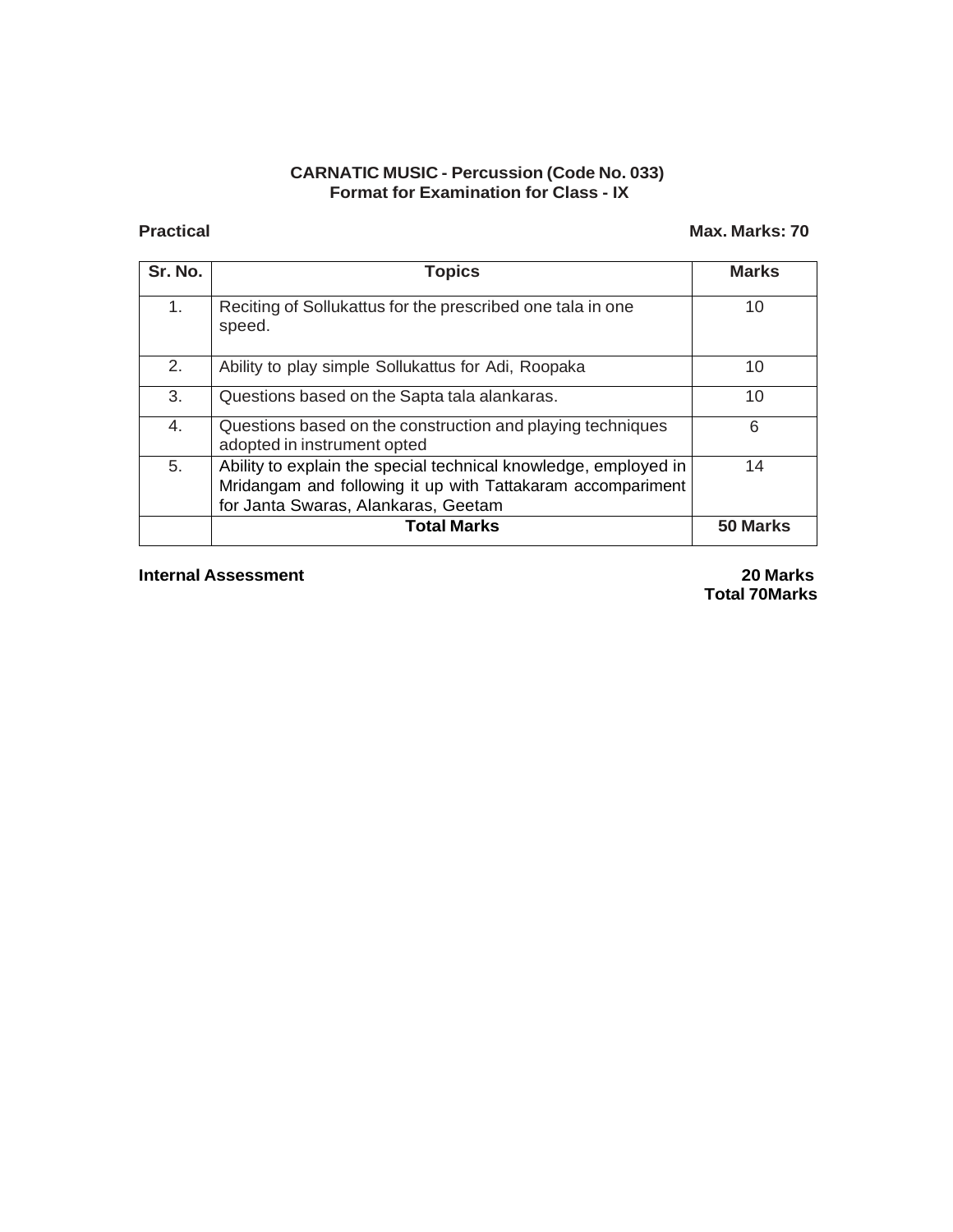### **CARNATIC MUSIC - Percussion**

### **(Code No. 033) Class – X (2022-23)**

### **Time: 2 Hours**

**Sr. No. Topics Periods** I Detailed Knowledge about the structure and components of the instruments opted. 5 II Playing techniques adopted for Sapta tala alankaras in three speeds. 6 III 16 Angas of Talas, Korvai, Koraippu etc. In preparing **Korvai and Koraipu**, only Adi and Roopka talas expected. Other talas are deleted 7 IV Basic knowledge of Jaati and Gati Bhedas in detail. 5 V A brief outline of different schools of playing Mridangam. Deleted the detailed explanation of different schools of Mridungam but only Brief explanation is expected 4 VI Life sketch and contribution of Palghat Mani Iyer and Palani Subramania Pillai 4 VII | A short outline knowledge of principles of practical performance. | 09 **Total Periods 40**

### **Theory Marks: 30**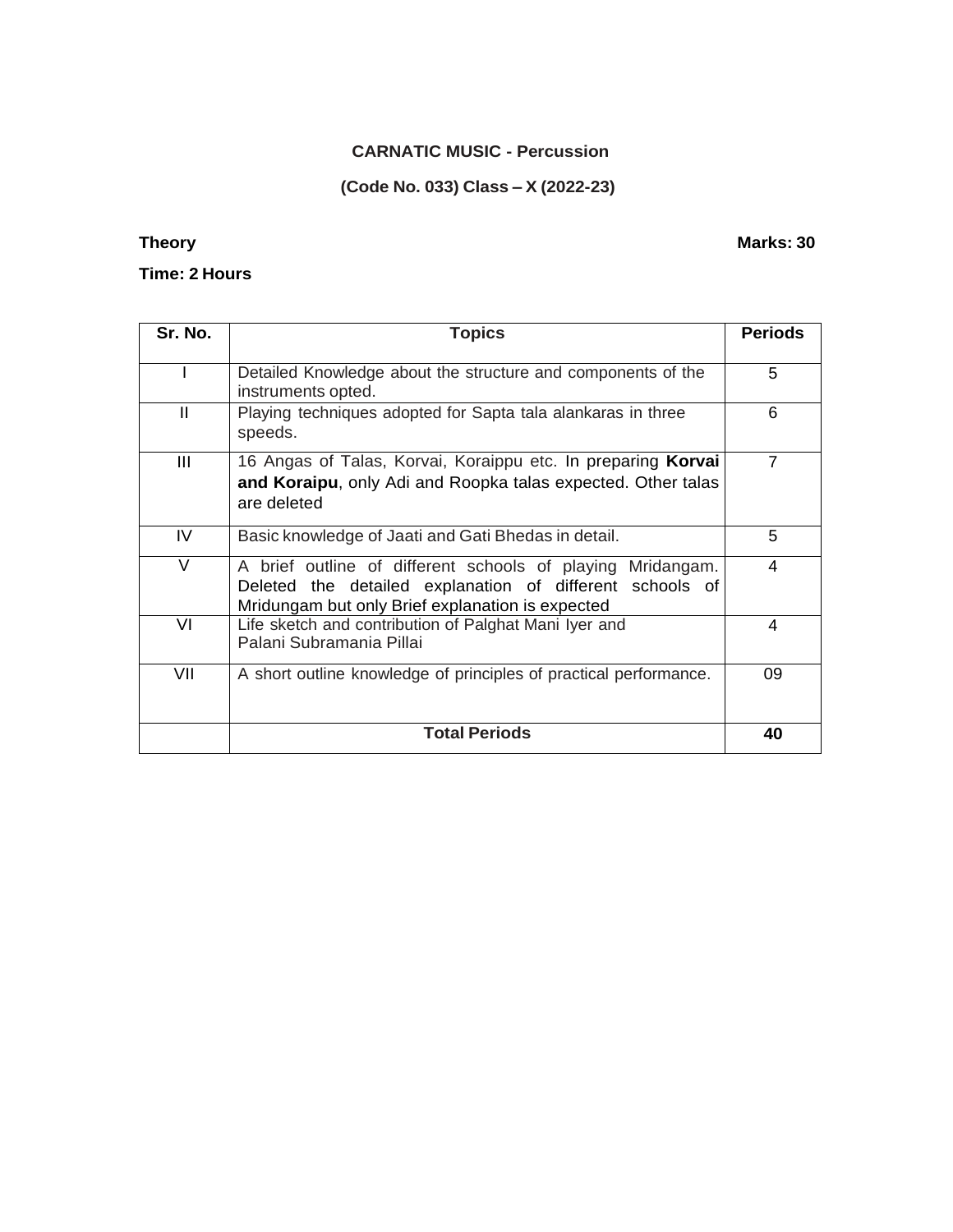# **CARNATIC MUSIC - Percussion (Code No. 033) Format for Examination for Class - X**

### **Time:** 02 hours **Max.** Marks : 30

| Sr. No.      | <b>Sections</b>                                                                                | <b>Marks</b>    |
|--------------|------------------------------------------------------------------------------------------------|-----------------|
|              | <b>Section I</b>                                                                               |                 |
|              | Six MCQ based on all the above mentioned topic                                                 | 6 Marks         |
| $\mathbf{I}$ | <b>Section II</b>                                                                              |                 |
| (i)          | Illustration of the structure and components of the<br>instruments with the help of a diagram. | 6 Marks         |
| (ii)         | Explanation of the playing techniques adopted for Sapta<br>Tala alankaras in three speeds.     | 6 Marks         |
| III          | <b>Section III</b>                                                                             | $(2x3)$ 6 Marks |
| (i)          | Brief knowledge of different schools of Mridangam playing                                      |                 |
| (ii)         | Knowledge of life and contribution of Palghat Mani Iyer and<br>Palani Subramaniam Pillai.      |                 |
| (iii)        | Outline knowledge of principles of Practical Performance                                       |                 |
| IV           | <b>Section IV</b>                                                                              | $(3+3)$ 6 Marks |
| IV $(i)$     | Shodasanga, Korvai, Kuraippu etc.                                                              |                 |
| IV $(ii)$    | Knowledge of Jaati and Gati bhedas.                                                            |                 |

**Note:** Examiners can put seven questions from the above topics and the Candidates should attempt five questions in all. All the questions carry equal marks.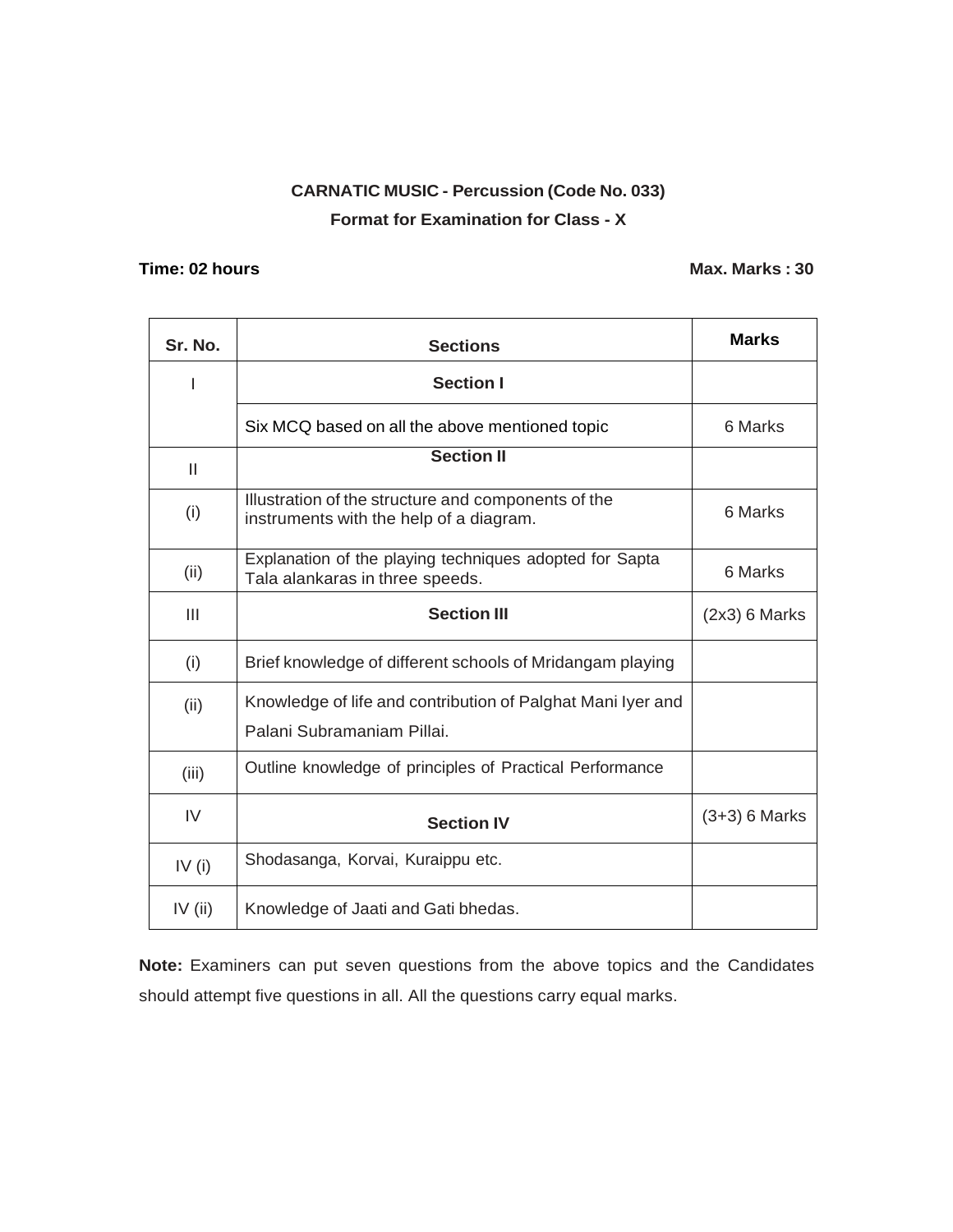# **CARNATIC MUSIC - Percussion (Code No. 033)**

# **Class – X (2022-23)**

**Practical Max. Marks: 70**

| Sr. No. | <b>Topics</b>                                                                                                                                  | No. of<br><b>Periods</b> |
|---------|------------------------------------------------------------------------------------------------------------------------------------------------|--------------------------|
| L.      | Knowledge of tuning Mridangam.                                                                                                                 | 5                        |
| Ш.      | To prepare and play Sollukattu for Adi, Rupaka, Triputa and<br>Chapu<br>tala varieties.                                                        | 20                       |
| III.    | Accompaniment for musical form like Varnam,<br>and<br>Tillana. Deleted slow tempo accompaniment to Padam in<br>addition to jatiswram and Kriti | 25                       |
| IV.     | Knowledge to prepare Mohra and Korvai in Adi, Rupaka,<br>Chapu and Triputa talas.                                                              | 25                       |
| V.      | Play "Tani Avartanam" for at-least 6 to 8 avartanas in only<br>Adi and Roopaka tala are expected and other varieties of<br>tala are deleted.   | 25                       |
|         | <b>Total Periods</b>                                                                                                                           | 100                      |